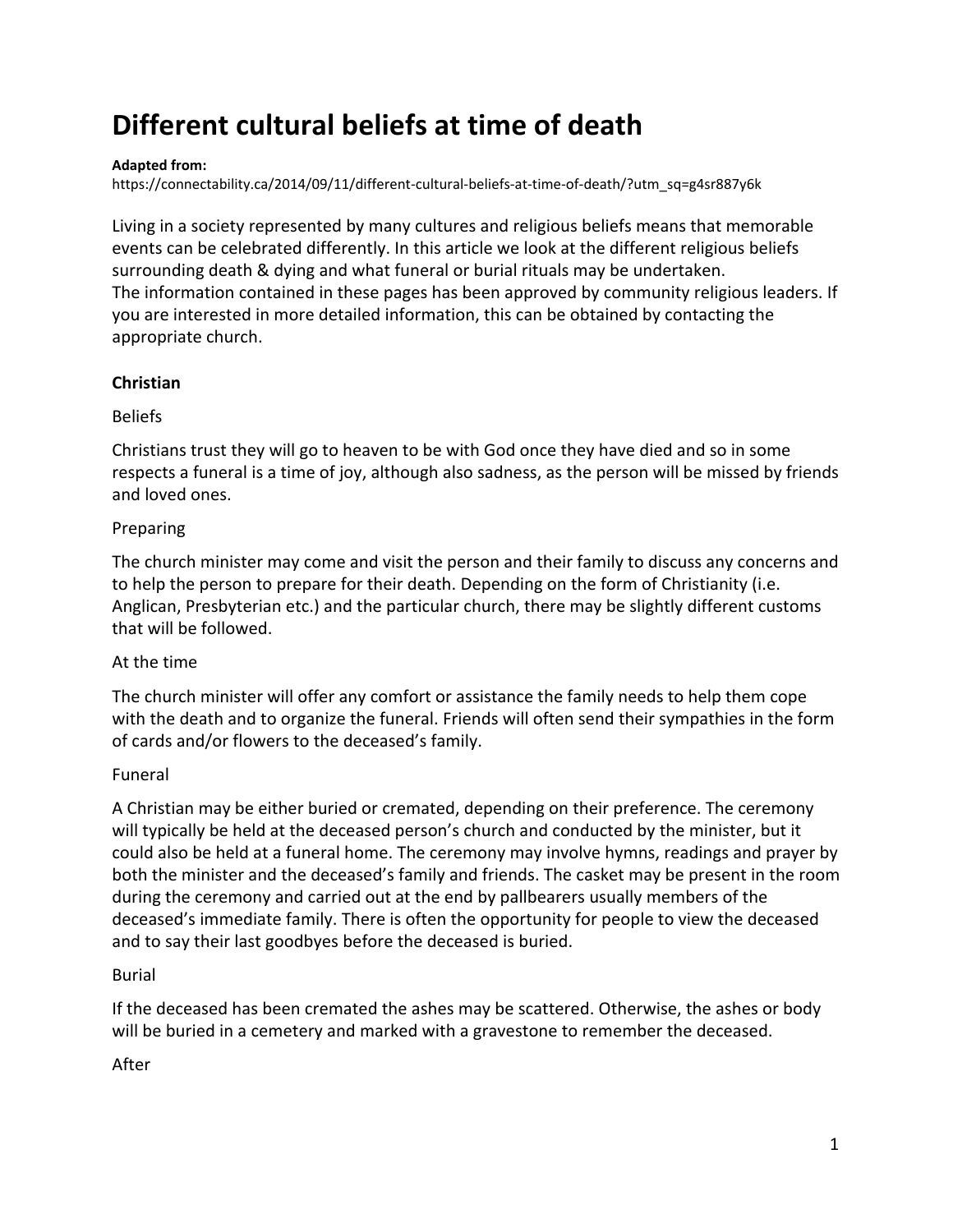On special occasions such as the deceased's birthday, Christmas or anniversary of the death, family and friends may come and visit the grave. Often, flowers or other objects to remember the deceased will be placed on the grave as a sign of respect.

# **Catholic**

## Beliefs

Catholics believe that there is an afterlife and that once a person dies they will see God face to face. If a person has committed a grave offence and has not repented at the time of death then that person would not enter into the full glory of heaven.

## Preparing

The sick and the elderly can receive the Sacrament of the Anointing of the Sick on a regular basis if they wish to. If they can't get to church on their own they will be taken there by other members of the church.

## At the time

When a person is close to death the family or friends ask a priest to come and pray with the sick person and the Sacrament of the Anointing of the Sick is administered. This includes anointing with Holy Oils and the reception of the Sacraments of Reconciliation and Holy Communion. After the person has passed away the priest comforts the family and helps them prepare the funeral arrangements.

## Funeral

The Catholic funeral rite is called the Order of Christian Funerals. Family and friends pray for the soul of the deceased person and ask God to receive their soul into his eternal glory. The Vigil of the Deceased (a prayer service) is held the night before the funeral. On the day of the funeral a Requiem Mass for the deceased person is celebrated. This includes scripture, prayers and hymns. Family and friends are invited to take part in the service.

## Burial

At the grave or place where the body has been entombed the Rite of Committal is celebrated. Family members and friends along with the priest pray once again for the deceased person as they commit the body or cremated remains to the final resting-place. The gravesite is also blessed.

## After

Over the next year family members and friends often have Mass celebrated for the peace of the soul of the deceased person. On special occasions such as the deceased's birthday, Christmas or anniversary of the death, family and friends will often visit the grave. Flowers or other objects to remember the deceased are sometimes placed on the grave as a sign of respect.

# **Church of Jesus Christ Latter Day Saints**

Beliefs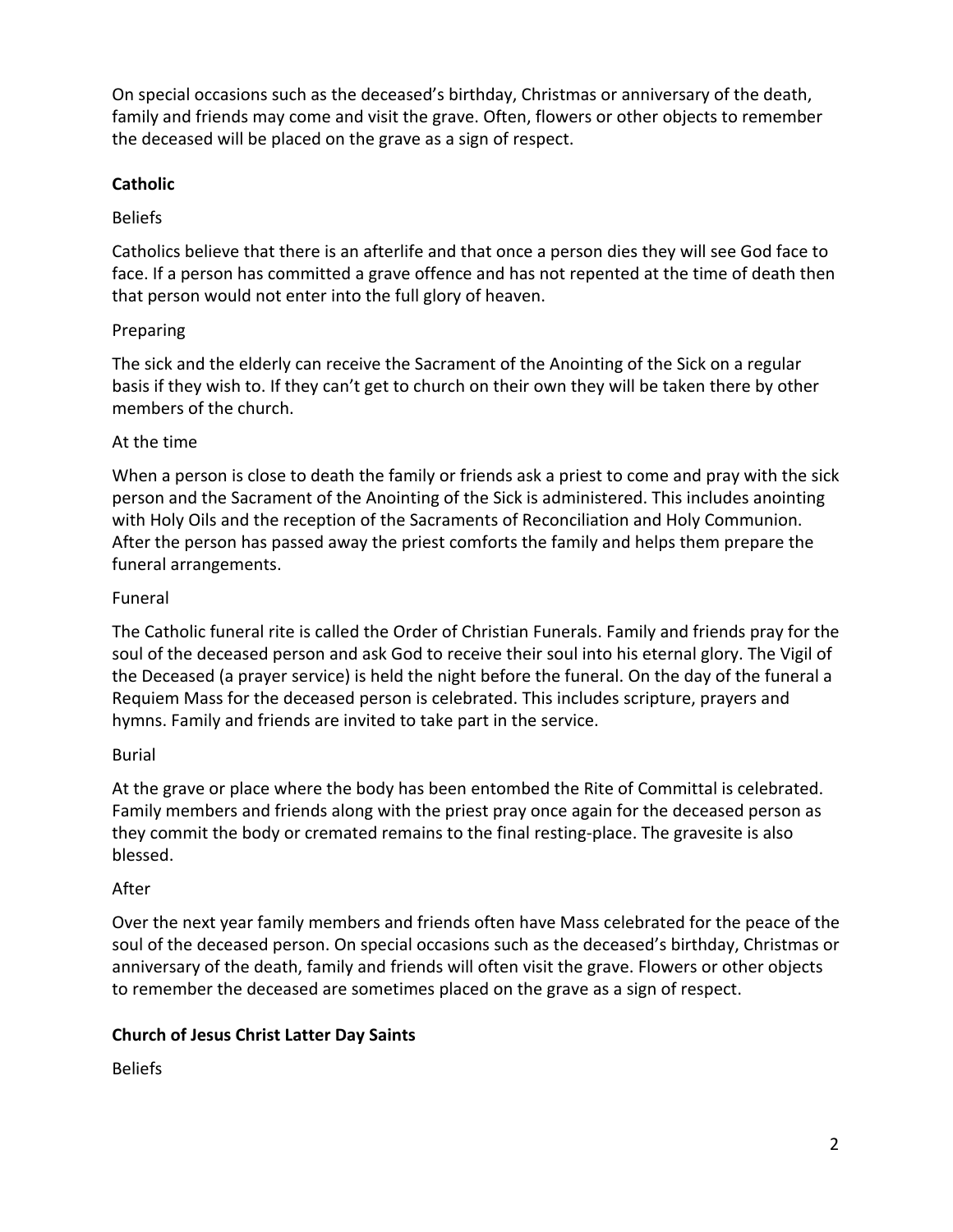Church of Jesus Christ Latter Day Saints (or Mormons as they are also known) believe that at death the body and the spirit separate. The spirit goes to the spirit world before being reunited with the body. The judgment will then occur and after that the person will live in Heaven with God.

## Preparing

The ward bishop and members of the church will offer support to the person who is dying and their family.

# At the time

The ward bishop will go to the deceased's home and offer assistance to the family in making arrangements for the funeral.

# Funeral

Funeral services are generally conducted by the bishop in a ward chapel or in a mortuary. Although people mourn the loss of a loved one, the funeral service is viewed as a celebration of the life of the deceased. The service will consist of a eulogy, doctrinal messages, music and prayer. The funeral is designed to bring peace and solace, as church members believe families may be reunited in the life hereafter. Mourners often send flowers to the family to show their support.

# Burial

Church members who have received temple ordinances are buried in their temple clothing. The grave is dedicated as a place of peace and remembrance for the family. Cremation is generally discouraged.

# After

The gravesite is considered to be a sacred place for the family to visit and place floral remembrances.

## **Seventh Day Adventist**

## Beliefs

Seventh Day Adventists believe that death is an unconscious sleep. When Christ returns to the earth he will awaken all those who believe in him and they will all go to be with God in heaven.

# Preparing

For a Seventh Day Adventist death is not something to be afraid of but is part of God's plan. The church minister or lay group leader may come and offer support to the person who is dying as well as their family.

## At the time

Friends may visit and offer sympathies to the family. The church minister or lay group leader may offer assistance in helping with preparations for the funeral.

## Funeral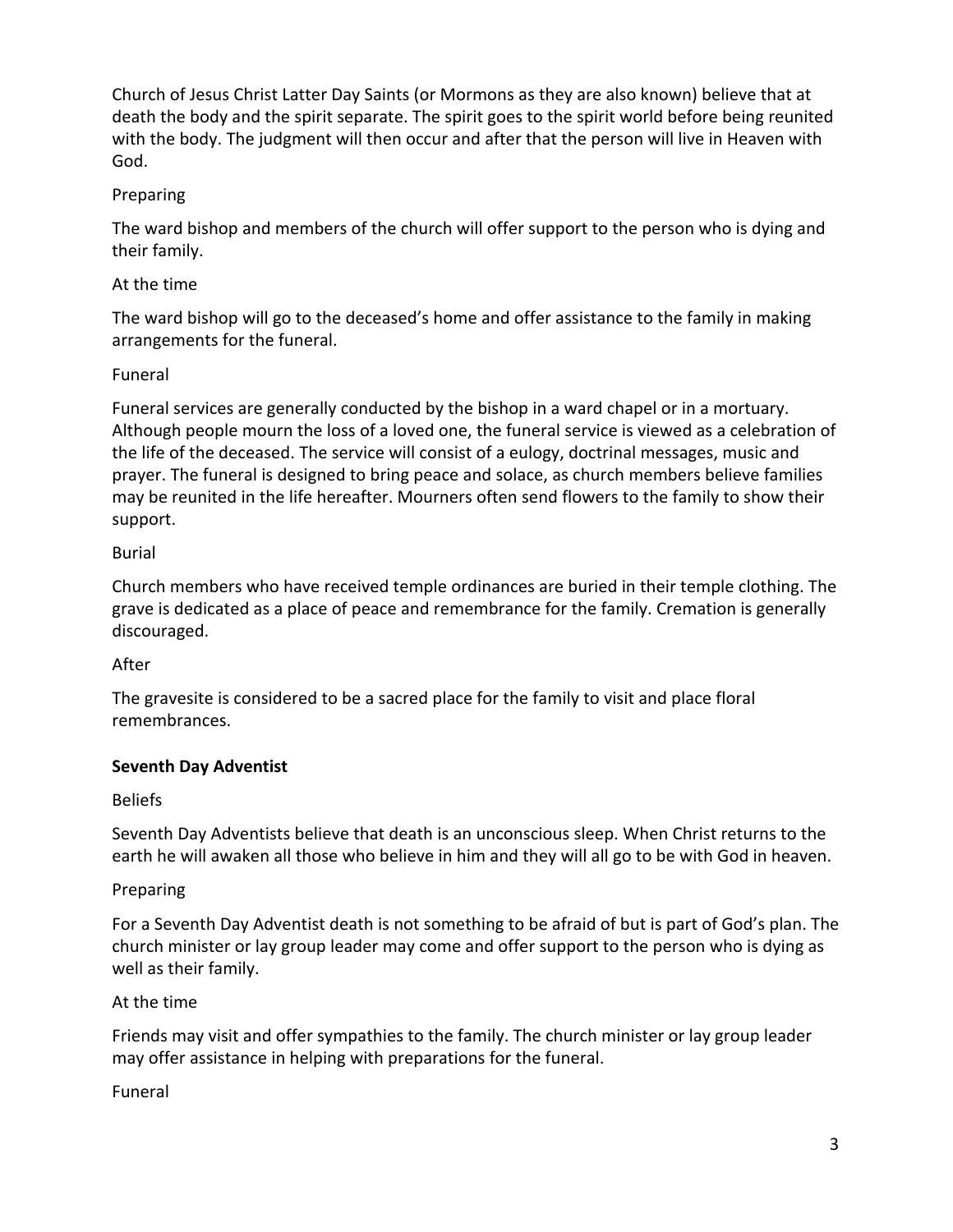The funeral will usually take place within a week. Friends may be able to view the deceased if that is what the family wishes. The service will usually take place at the church, a chapel or crematorium and include music, singing, scripture readings, a sermon and prayers.

#### Burial

Seventh Day Adventists can be buried or cremated. There will be a committal ceremony at the graveside or crematorium. The minister or lay group leader will pray and read scripture as they commit the body to the earth.

#### After

Friends may visit the family to offer help and offer words of comfort. They may also send flowers or food to the house.

#### **Jehovah's Witness**

## Beliefs

Jehovah's Witnesses believe that when they die they go into a kind of sleep until God resurrects them from the dead. Those who gain entrance to heaven will live with God but the vast majority of mankind will be resurrected to a restored paradise on earth.

#### Preparing

The church elders will visit the person, pray with them and share scripture to bring the person comfort.

#### At the time

No rituals are performed at time of death but an elder will give comfort to friends and family of the deceased.

#### Funeral

The funeral is usually held at the Kingdom Hall that the deceased attended or at the funeral home. The body may either be cremated or buried depending on the wishes of the deceased. Mourners will usually wear dignified clothing in muted colours out of respect for the deceased. A church elder runs the service with a sermon, prayers and singing.

#### Burial

A committal service may take place at the graveside if this is the wish of the family. It would include prayers and scripture, which will once again be lead by the church elder.

## After

Mourners gather at the family's house so friends and relatives can offer their sympathies. Flowers and cards are usually sent. Family and friends may come and visit the grave in the coming years to remember the deceased.

#### **Jewish**

Beliefs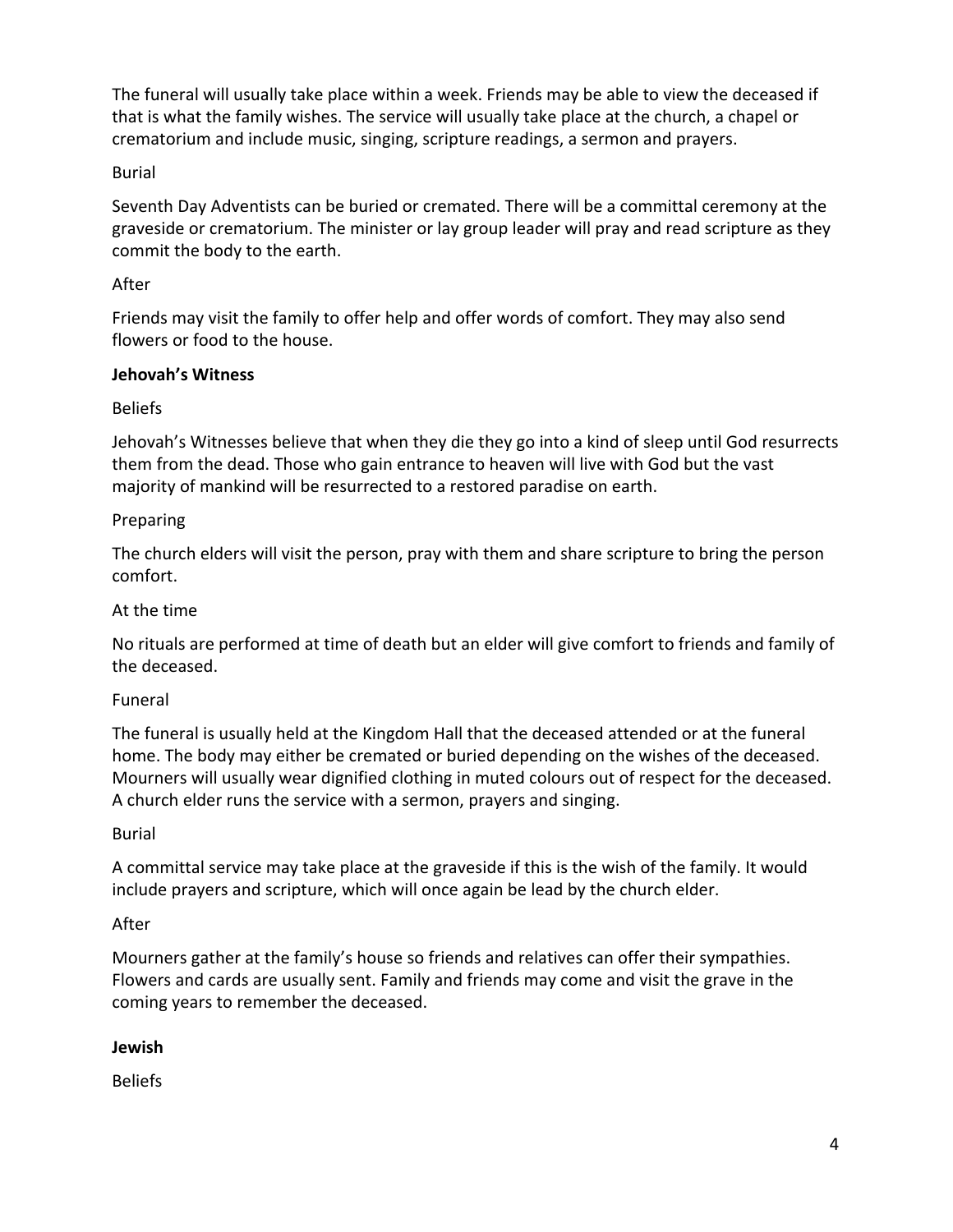Beliefs may vary depending on whether the Jewish person is Orthodox, Reform or Conservative. Jews believe that when they die they will go to Heaven to be with God. This next world is called Olam HaEmet or 'the world of truth'. Death is seen as a part of life and a part of God's plan.

## Preparing

Family and friends will gather. A rabbi may be called to offer comfort and to pray for the person who is dying.

## At the time

The person's eyes are closed, the body is covered and laid on the floor and candles are lit. The body is never left alone. Eating and drinking are not allowed near the body as a sign of respect. In Jewish law, being around a dead body causes uncleanliness so often the washing of the body and preparations for burial will be carried out by a special group of volunteers from the Jewish community. This is considered a holy act.

## Funeral

Jews may not be cremated or embalmed. In Israel a coffin might not always be used but outside of Israel a coffin is almost always used. The body is wrapped in a white shroud. Mourners have the opportunity to express anguish. Tears are seen as a sign of sadness and show that the mourner is confronting death. Mourners also tear their clothing as an expression of grief.

## Burial

The burial takes place as soon as possible following the death. Pallbearers will carry the casket to the grave. A family member will throw a handful of earth in the casket with the body. This is to put the body in close contact with the earth. Jewish law says each grave must have a tombstone to remember the deceased.

## After

A candle is lit after returning from the cemetery to mark seven days of mourning called Shiva. This is when people can offer sympathies to the mourners. A meal is prepared by friends to help the mourners regain their strength. Each year the anniversary of the death is commemorated according to the Hebrew calendar. This day is observed as a solemn day of remembrance.

## **Hindu**

# Beliefs

Hindus believe in reincarnation. When a person dies their soul merely moves from one body to the next on its path to reach Nirvana (Heaven). So, while it is a sad time when someone dies, it is also a time of celebration.

# Preparing

Family and a priest may come to pray with the dying person, sing holy songs and read holy texts. The priest may perform last rites.

At the time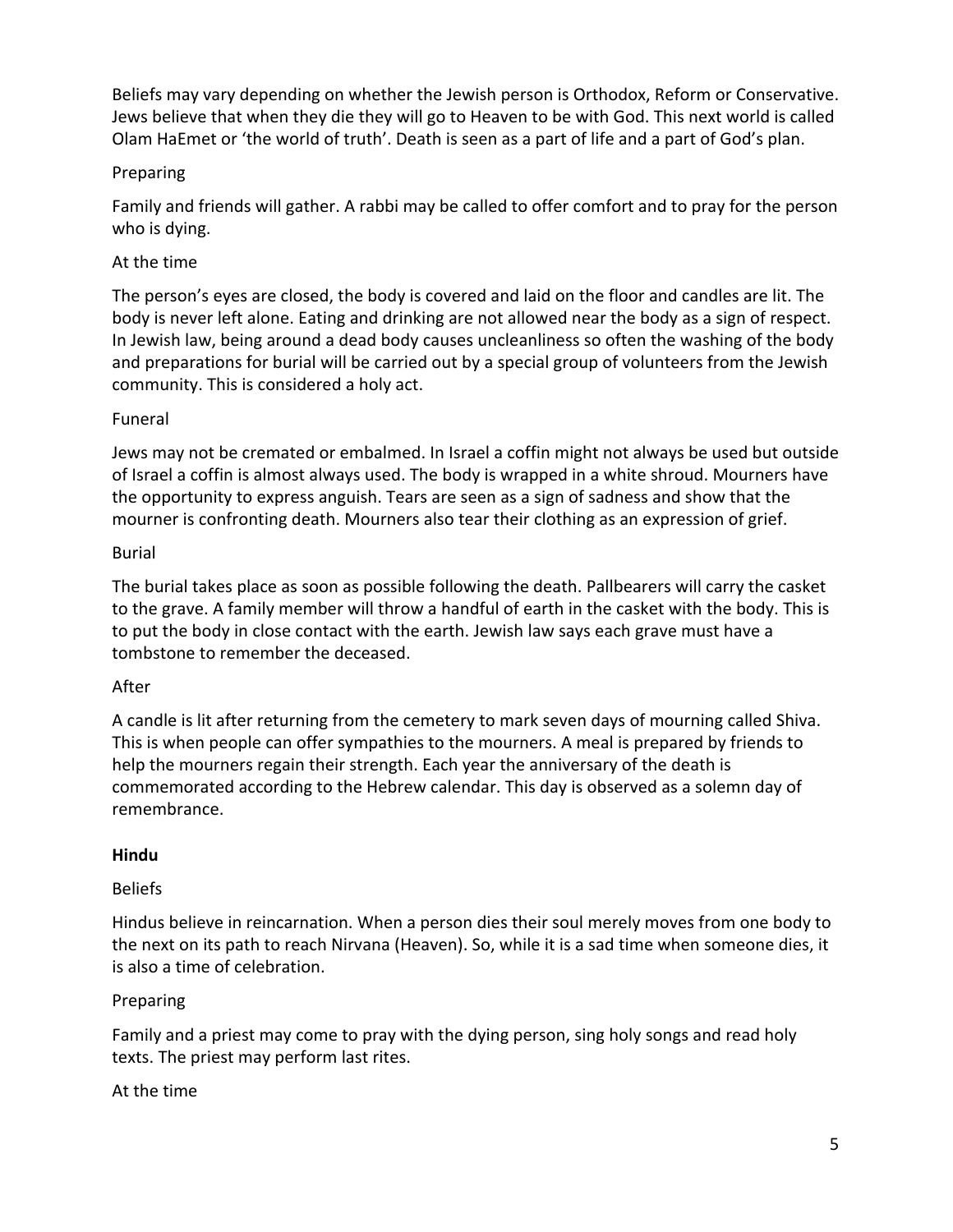Family will pray around the body soon after death. People try to avoid touching the body as it is considered unclean.

# Funeral

The deceased will be bathed and dressed in white traditional Indian clothing. If a woman dies before her husband she will be dressed in red. The procession might pass by places that were important to the deceased. Prayers are said at the entrance to the crematorium. The body is decorated with sandalwood and flowers. Someone will read from the scriptures. The head mourner is usually a male or the eldest son and he will pray for the body's soul.

# Burial

Hindus are cremated as they believe burning the body releases the spirit. The flames represent Brahma (the creator).

## After

A priest will purify the family's home with spices and incense. A mourning period begins during which friends and relatives can visit the family and offer their sympathies. After the funeral mourners must wash and change their clothing before entering the house.

One year later Shradh occurs. This is either a one-off event or may become an annual event. Sbradh is when food is given to the poor in memory of the deceased. Shradh lasts one month and a priest will say prayers for the deceased; during this time the family will not buy any new clothes or go to any parties.

# **Muslim**

# Beliefs

There are two types of Muslims – Shi'ite and Sunni, so beliefs and customs may be slightly different for each. Muslims believe that the soul continues to exist after death. During life a person can shape their soul for better or worse depending on how they live their life. Muslims believe there will be a day of judgment by Allah (God). Until then, the deceased remain in their graves but on judgment day they will either go to Heaven or Hell. Muslims accept death as God's will.

# **Preparing**

Muslims should be prepared for death at any time, which is partly why daily prayers are so important. A dying person may wish to die facing Mecca, the Muslim holy city. Family members and elders recite the Muslim scripture called the Koran and pray for the person.

# At the time

The eyes of the deceased will be closed and the body is laid out with their arms across their chest and head facing Mecca. The body will be washed by family or friends. It will be wrapped in a white shroud and prayers will be said.

Funeral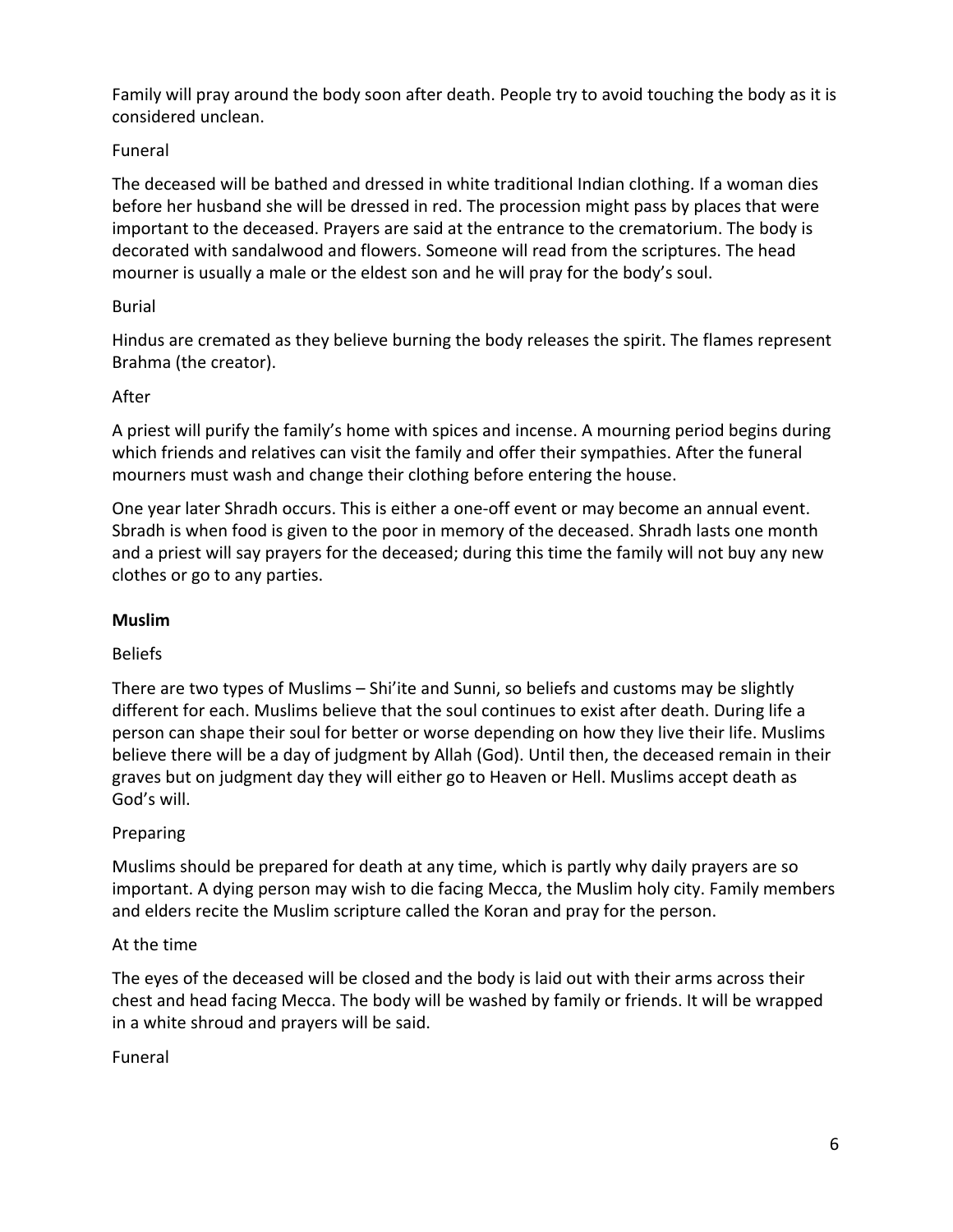The body will be buried within 24 hours as Muslims believe the soul leaves the body at the moment of death. The funeral will take place either at the graveside and involve prayer and readings from the Koran.

## Burial

There are conflicting opinions as to whether women are allowed to go into the graveyard. Before burial a prayer will be recited. Mourners are forbidden from excessive demonstrations of grief. The body will not be cremated as this is not permitted in Islam. The deceased will be buried with their face turned to the right facing Mecca. A coffin is usually not used but a chamber dug into the grave and sealed with wooden boards so no earth touches the body. The grave will usually be simple without any fancy decoration.

## After

Three days of mourning follows where visitors are received and a special meal to remember the departed may be held. Mourners avoid decorative jewelry and clothing. Male family members go to visit the grave daily or weekly for 40 days. There will also be prayer gatherings at the home for 40 days. After one year there will be a large prayer gathering of family and friends. After that, male family and friends visit the grave and everyone remembers the deceased in prayers.

#### **Sikh**

## Beliefs

Sikhs believe in reincarnation but also that if a person lives their life according to God's plan then they can end the cycle of rebirth in this life. They believe in an afterlife where the soul meets God

## Preparing

Friends and relations will be with the dying person and recite from the Sukhnami Sahib.

#### At the time

After passing away the deceased will be washed and dressed in clean clothes. If the deceased has fulfilled the Sikh baptismal ritual then the five symbols of Sikh membership will also be placed in the coffin.

#### Funeral

Friends and family drive in procession to the crematorium. Death is not seen as a sad occasion but as an act of God and so it is forbidden to cry. There may be an opportunity to view the deceased. Hymns may be sung, prayers and the poem Sohila recited.

#### Burial

Cremation is the norm. Although, some Sikhs and only small children and babies will be buried. A male family member will switch the cremation oven on. The ashes will be spread in running water and are traditionally sent to India.

## After